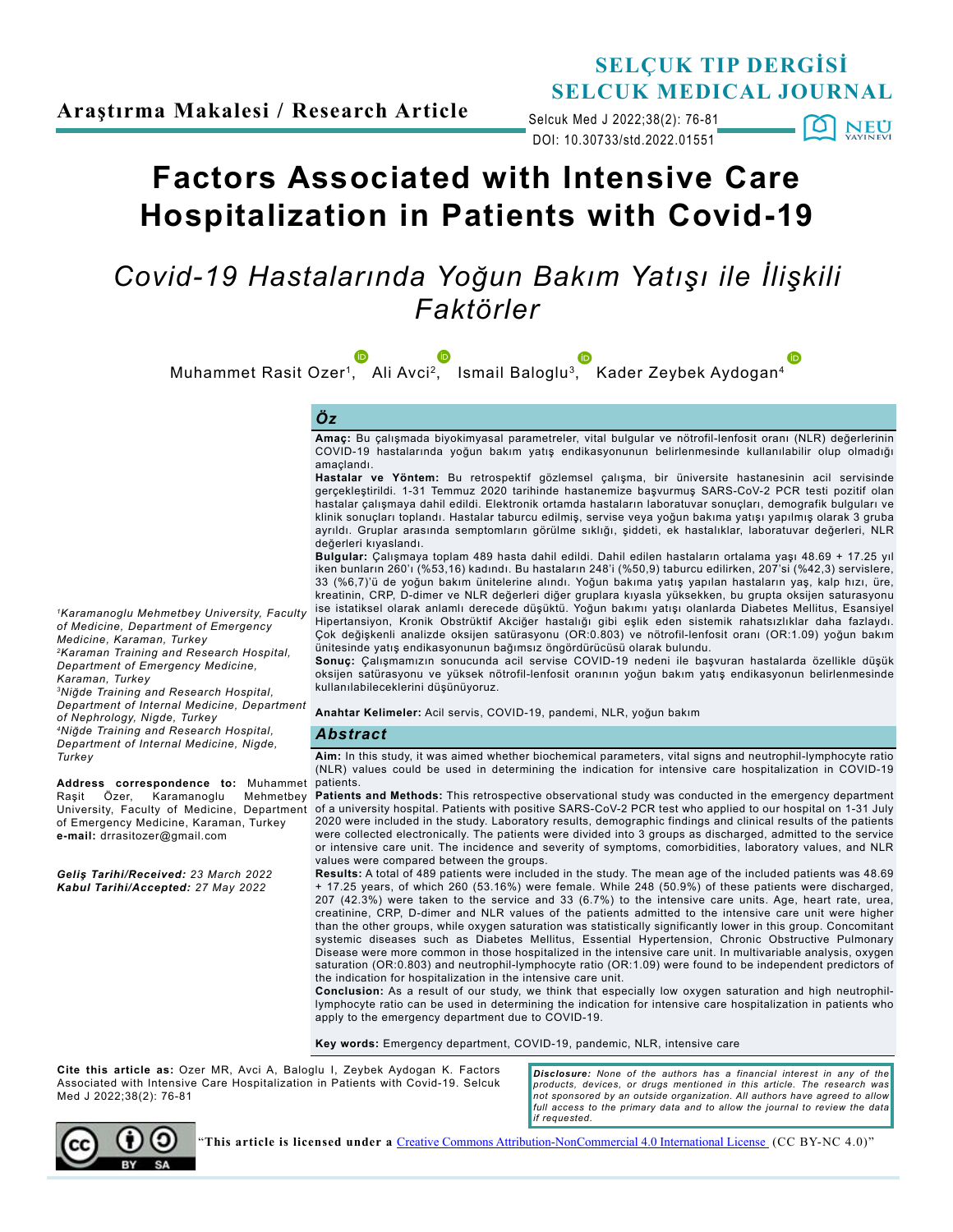## **INTRODUCTION**

Towards the end of 2019, cases of unexplained lung disease were reported in China (1). On January 7, 2020, a new beta-coronavirus was detected from patients' throat swab sample and was later named 2019-novel coronavirus disease (COVID-19) by the World Health Organization (WHO) (2,3). Upper respiratory tract disease findings such as cough, fever, shortness of breath, fatigue and sputum production are among the common symptoms of the disease. [4]. Approximately 81% of their patients had mild symptoms (low-grade fever, fatigue, dry cough, and abnormal chest findings, etc.), while signs of serious illness (severe acute respiratory distress syndrome, diffuse lung infiltration, renal failure or development of failure in many organs) are observed in 14% of cases. (4,5). Dyspnea and/or hypoxemia symptoms predominate in those with severe disease symptoms, and the majority of cases result in death. As we learn more about the spectrum of COVID-19 disease, it has been found that there is a complex interaction within the immune system initiated by viral infection, and the resulting uncontrolled and altered hyperinflammatory response contributes to high morbidity and mortality in addition to direct viral damage [5]. As there is no specific treatment and medication for this disease, it is necessary to identify the severity and diagnostic risk factors for COVID-19 infection. Biomarkers of circulating inflammation and immune status are prognostic predictors for patients with COVID-19. In this context, systemic inflammation markers such as peripheral white blood cell count (WBC), neutrophillymphocyte ratio (NLR) have been shown to be important in predicting the prognosis of the disease in different studies (6-10).

It has been determined that COVID-19 cases need more follow-up in the intensive care unit and 40% to 96% of the patients hospitalized to the intensive care unit have acute respiratory distress syndrome. The need for invasive mechanical ventilation (IMV) has varied widely between different case series, but has always been associated with high mortality. When the mortality rates in the patients followed in the intensive care unit are examined, it has been shown that although it differs according to the anoher study, it varies between 16% and 78% (11).

In this study, we investigated whether biochemical parameters, vital signs and neutrophil lymphocyte ratio could be used to determine the indication for intensive care hospitalization in COVID-19 patients.

#### **PATIENTS AND METHOD**

With the approval of the ethics committee, patients who applied to our hospital between 1-31 July 2020 and whose diagnosis of COVID-19 were confirmed with a swab sample were retrospectively screened and included in the study. Under 18 years old, pregnant, missing data, voluntary discharged or referred another hospital were not included in the study. In the study, the medical records of 489 patients were searched through the hospital database. Laboratory results, demographic findings and clinical results of the patients were collected electronically. Complete blood count values, biochemical parameters, d-dimer and CRP values were checked for laboratory tests. The patients were divided into 3 groups as discharged, hospitalized to the service or intensive care unit. The incidence and severity of symptoms, comorbidities, laboratory values, and NLR values were compared between the groups. The local ethics committee approved the study protocol (decision no. 2021- 31982).

The data obtained were evaluated using the Statistical Package for Social Sciences for Windows 21.0 (SPSS Inc., Chicago, Illinois, USA) statistical program. Descriptive statistics were determined for each variable. After analysis of normality of parameters, data were expressed as mean ± standard deviation or median and interquartile range (IQR). Mixed ANOVA models were used to assess differences between groups in terms of continuous variables. Bonferroni test was used for Post-Hoc analysis. A difference was considered statistically significant when p-value <0.05. We regrouped the patients as those admitted to the intensive care unit and not. And then binomial logistic regression analysis was performed to determine independent predictors for the intensive care hospitalization. Factors with a p value of <0.2 were included in the univariate analysis in the regression test, while those that were significant in the univariate analysis were included in the multivariable evaluation

## **RESULTS**

This was a cross-sectional study evaluating 489 people (260 females, 229 males; mean age, 48.69 + 17.25 years) who applied to the emergency department due to COVID-19. Demographic, clinical characteristics and biochemical parameters of 489 patients with COVID-19 were depicted in Table 1.

When patients are grouped in terms of hospitalization indication after admission to the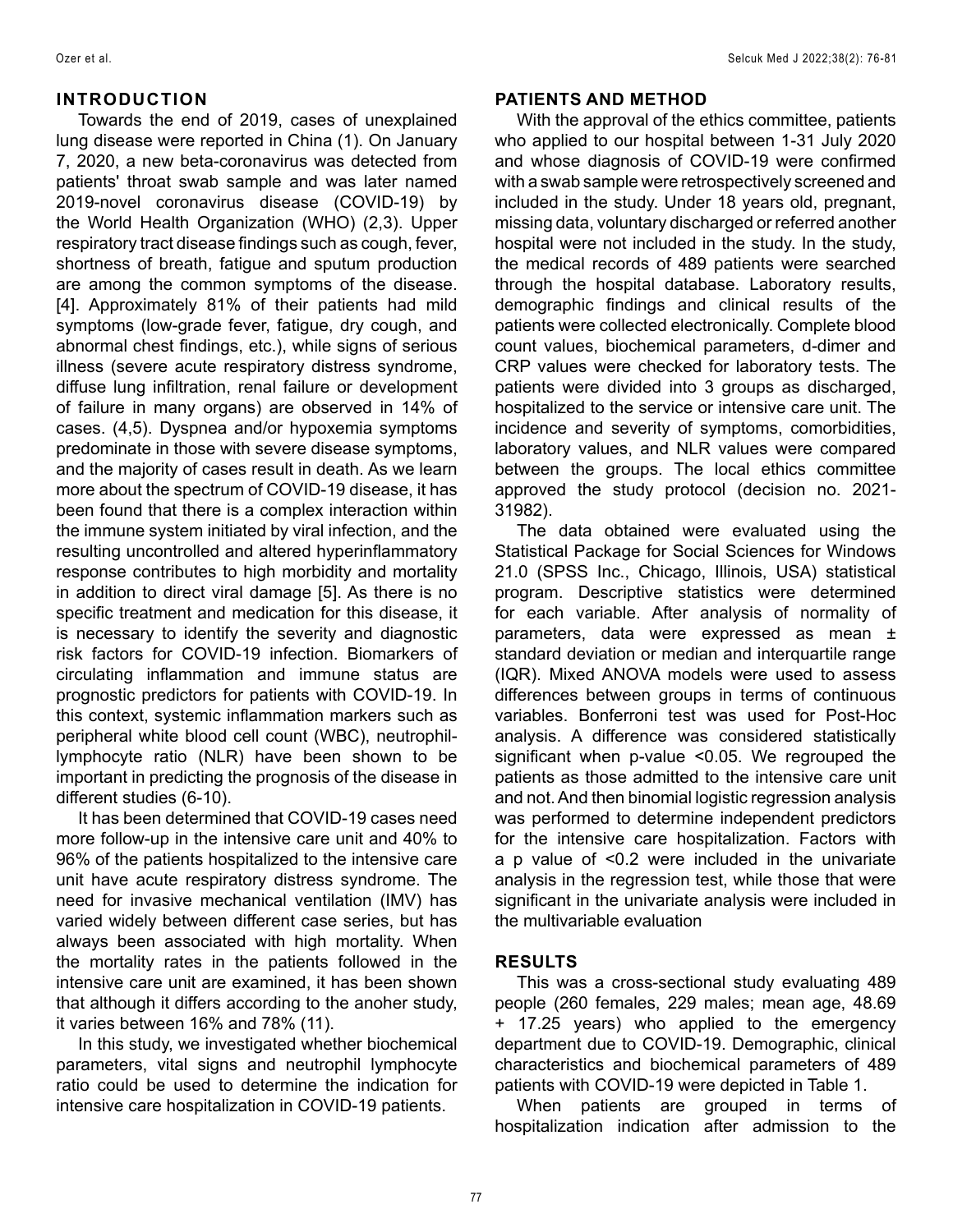#### **Table 1.** Demographic, Clinic, and Biochemical Features of The Patients.

| <b>Parameters</b>                                | Patients with COVID-19 (n=489)             |  |  |
|--------------------------------------------------|--------------------------------------------|--|--|
|                                                  | (Mean±SD), Median (IQR) or Frequency (n-%) |  |  |
| Age (years)                                      | 48.69+17.25                                |  |  |
| Female/Male                                      | 260/229                                    |  |  |
| History of Diabetes Mellitus                     | 66 (%13.5)                                 |  |  |
| History of Hypertension                          | 96 (%19.6)                                 |  |  |
| History of Coronary Artery Disease               | 62 (%12.7)                                 |  |  |
| History of Chronic Obstructive Pulmonary Disease | 50 (%10)                                   |  |  |
| History of Malignancy                            | 10(%2)                                     |  |  |
| Oxygen saturation (%)                            | $93.72 + 5.84$                             |  |  |
| Fever $(C^{\circ})$                              | $36.86 + 0.66$                             |  |  |
| Heart rate (bpm)                                 | $97.76 + 18.46$                            |  |  |
| Systolic blood pressure (mmHg)                   | $124.16 + 19.47$                           |  |  |
| Diastolic blood pressure (mmHg)                  | $78.99 + 13.16$                            |  |  |
| Urea (mg/dl)                                     | 29 (13)                                    |  |  |
| Creatinine (mg/dL)                               | $1.05 + 0.46$                              |  |  |
| Lymphocyte count (10^3/µL)                       | 1.38(1.16)                                 |  |  |
| Neutrophil count (10^3/µL)                       | 3.85(2.55)                                 |  |  |
| Neutrophil lymphocyte ratio                      | 2.69(3.62)                                 |  |  |
| $CRP$ (mg/L)                                     | 11.2(30.4)                                 |  |  |
| D-Dimer (µg/mL)                                  | 580.5 (631)                                |  |  |
| Troponin positivity                              | 18 (%3.7)                                  |  |  |
| Thorax tomography finding                        | 339 (69.3%)                                |  |  |
| Outcome                                          |                                            |  |  |
| Discharged                                       | 248 (%50.9)                                |  |  |
| Follow-up in service                             | 207 (%42.3)                                |  |  |
| Follow-up in intensive care                      | 33 (%6.7)                                  |  |  |

hospital there were no significant diferences with respect to the following variables between groups; gender, and lymphocyte counts. The group that was given an indication for hospitalization in the intensive care unit had significantly lower oxygen saturation, while age, fever, heart rate, serum urea, creatinine, neutrophil count, neutrophil-lymphocyte ratio, CRP, and D-Dimer were significantly higher in this group (Table 2). When the patients were examined in terms

of threshold chronic diseases, systemic diseases such as diabetes mellitus, primary hypertension, chronic obstructive pulmonary disease were more common in those hospitalized in the intensive care unit.

We also performed binomial logistic regression analysis to define variables that are independently associated with the indication of hospitalization in the intensive care unit (Table 3). Age, oxygen saturation, fever, heart rate, urea, creatinine, neutrophil-

**Table 2.** Treatment methods accoring to the closure patterns

| <b>Parameters</b>                | Discharged (n=249)<br>(Mean±SD),<br>Median (IQR) | Service (n=207)<br>(Mean±SD),<br>Median (IQR) | Intensive care $(n=33)$ p<br>(Mean±SD),<br>Median (IQR) |         |
|----------------------------------|--------------------------------------------------|-----------------------------------------------|---------------------------------------------------------|---------|
|                                  | or Frequency<br>$(n - %)$                        | or Frequency<br>$(n - %)$                     | or Frequency<br>$(n - %)$                               |         |
| Age (years)                      | $39.81 + 12.65$                                  | $55.86 + 15.63$                               | $70.73 + 16.75$                                         | < 0.001 |
| Female/Male                      | 134/115 (53.8/46.2)                              | 107/100(51.6/48.4)                            | 19/14(57.6/42.4)                                        | 0.719   |
| Oxygen saturation (%)            | $95.9 + 1.9$                                     | $93.21 + 3.98$                                | $79.8 + 12.69$                                          | < 0.001 |
| Fever $(C^{\circ})$              | $36.7 + 0.58$                                    | $36.9 + 0.68$                                 | $37 + 1.03$                                             | 0.01    |
| Heart rate (bpm)                 | $94.58 + 15.1$                                   | $99.49 + 16.31$                               | $111.28 + 38.27$                                        | < 0.001 |
| Urea (mg/dl)                     | 28 (12)                                          | 32(20)                                        | 96.5 (109)                                              | < 0.001 |
| Creatinine (mg/dL)               | $0.93 + 0.19$                                    | $1.04 + 0.35$                                 | $2.01 + 1.07$                                           | < 0.001 |
| Lymphocyte count $(10^83/\mu L)$ | 1.25(1.16)                                       | 1.05(0.78)                                    | 0.6(0.43)                                               | 0.138   |
| Neutrophil count (10^3/µL)       | 3.59(1.89)                                       | 4.23(3.62)                                    | 9.5(4.67)                                               | < 0.001 |
| Neutrophil lymphocyte ratio      | 2.96(3.27)                                       | 3.32(5.32)                                    | 16.72 (29.54)                                           | < 0.001 |
| $CRP$ (mg/L)                     | 6(16.8)                                          | 26.4(41)                                      | 148 (176.3)                                             | < 0.001 |
| $D$ -Dimer ( $\mu$ g/mL)         | 254 (195)                                        | 615 (468)                                     | 2169 (2581)                                             | < 0.001 |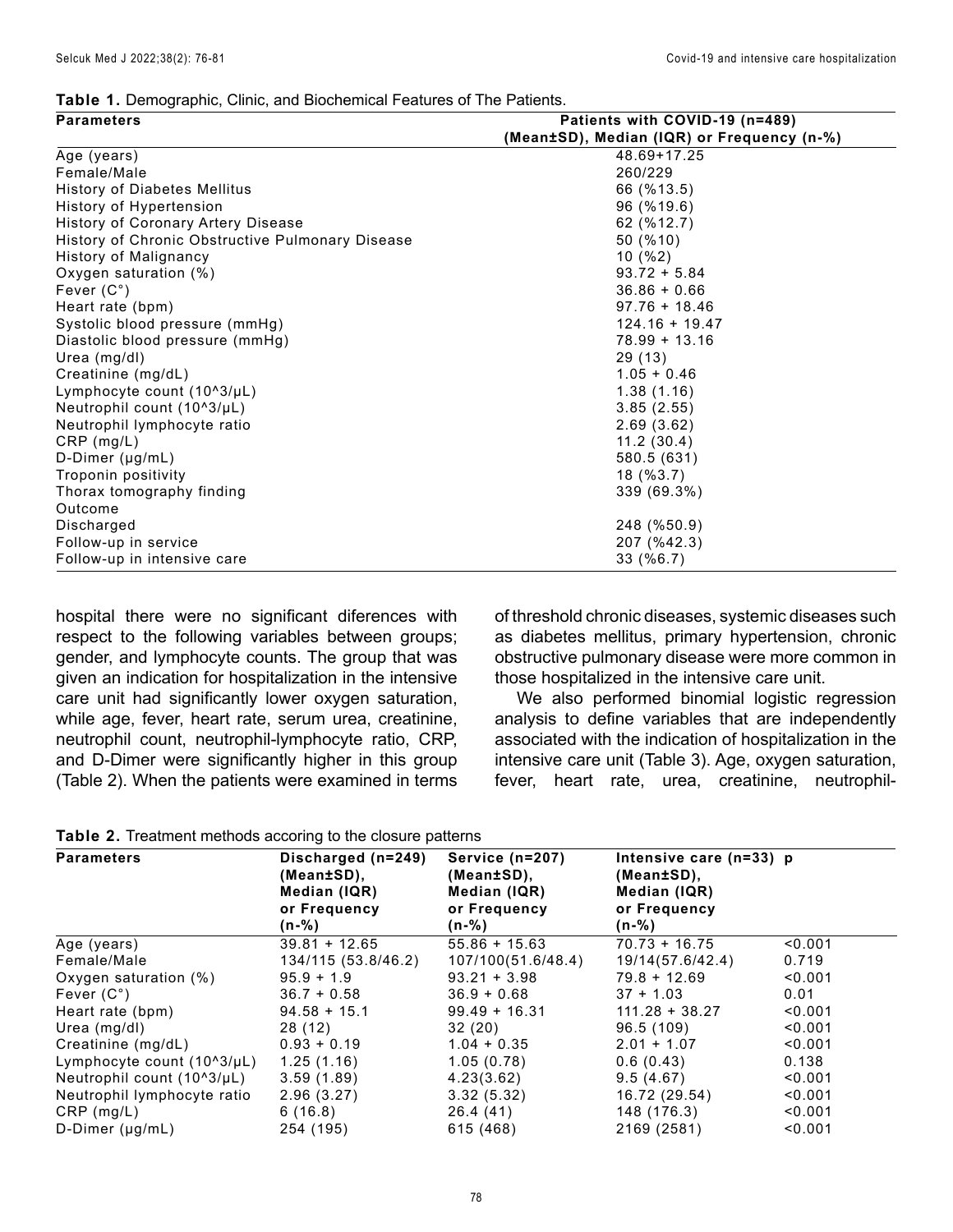|                             | Univariate Analysis |         | <b>Multivariable Analysis</b> |         |
|-----------------------------|---------------------|---------|-------------------------------|---------|
| Parameters                  | OR (95% CI)         | p value | OR (95% CI)                   | p value |
| Age (years)                 | 1.09                | < 0.001 | 0.99                          | 0.729   |
|                             | $(1.06 - 1.11)$     |         | $(0.95 - 1.03)$               |         |
| Oxygen saturation (%)       | 0.69                | < 0.001 | 0.803                         | < 0.001 |
|                             | $(0.63 - 0.76)$     |         | $(0.72 - 0.89)$               |         |
| Fever $(C^{\circ})$         | 1.59                | 0.045   | 0.52                          | 0.094   |
|                             | (1.01-2.52)         |         | $(0.24 - 1.11)$               |         |
| Heart rate (bpm)            | 1.03                | < 0.001 | 0.98                          | 0.276   |
|                             | $(1.01 - 1.05)$     |         | $(0.96 - 1.01)$               |         |
| Urea $(mg/dl)$              | 1.04                | < 0.001 | 1.00                          | 0.757   |
|                             | $(1.03 - 1.05)$     |         | $(0.97 - 1.04)$               |         |
| Creatinine (mg/dL)          | 13.13               | < 0.001 | 1.68                          | 0.316   |
|                             | $(6.38 - 26.98)$    |         | $(0.61 - 4.62)$               |         |
| Neutrophil lymphocyte ratio | 1.22                | < 0.001 | 1.09                          | 0.01    |
|                             | (1.15-1.29)         |         | $(1.02 - 1.17)$               |         |
| $CRP$ (mg/L)                | 1.02                | < 0.001 | 0.99                          | 0.817   |
|                             | $(1.01 - 1.02)$     |         | $(0.98 - 1.01)$               |         |
| $D$ -Dimer ( $\mu$ g/mL)    | 1.00                | < 0.001 | 1.00                          | 0.098   |
|                             | $(1.00-1.002)$      |         | $(1.00 - 1.001)$              |         |

**Table 3.** Binomial Logistic Regression Analysis of Intensive Care Hospitalization and Other Parameters in Patients with COVID-19.

lymphocyte ratio, CRP, and D-dimer were included in this model. As a result of our multivariable analysis, oxygen saturation and NLR values were found to be independent predictors of the indication for hospitalization in the intensive care unit (Table 3).

## **DISCUSSION**

COVID-19 caused a rapid outbreak with human-tohuman transmission, with a median incubation period of 3 days and a relatively low death rate (1). However, despite the low mortality rate, the disease progresses severely in elderly patients with concomitant chronic diseases such as diabetes or hypertension. It has been found that intensive care hospitalizations and mortality rates increase in direct proportion with age in studies examining COVID-19 cases worldwide (12-14). In another study conducted by Maddani et al. (15)., it was found that the risk of death in people over the age of 80 was 20 times higher than in those between 50 and 59 years of age, which supports the literature. In our study, we observed that the group with an indication for intensive care hospitalization was older and the presence of concomitant systemic disease caused an increase in the indication for intensive care admission.

Recent studies have shown that the virus binds to alveolar cells through receptor mediated and stimulates macrophages to release inflammatory markers (16). Accordingly, factors and chemokines that use other mononuclear cells are released. Mononuclear cells, mostly lymphocytes, were found to predominate in the interstitial space of the lung. The current situation partially explains the lymphopenia picture in peripheral blood. In another study, patients with severe disease had significantly lower lymphocyte levels, but no significant difference was found between neutrophil levels (16,17). At the same time, it has been stated that there is a direct proportional relationship between the degree of lymphopenia and the severity of the disease and intensive care admissions in different studies (4,15). In a meta-analysis evaluating patients with severe COVID-19, it was found that higher white blood cell counts and elevated leukocyte levels are hallmarks of patients in critical condition (18,19). In our findings, although it was not statistically significant, the lymphocyte count was found to be lower in patients with intensive care hospitalization, while the neutrophil count was significantly higher.

Although the lungs are the main target organ for the coronavirus, the end organ damage is not just the lungs. It is known that lymphocytes inhibit immune reactions caused by viral infection. Therefore, it has been shown that the lack of effective lymphocyte levels caused by SARSCoV-2 infection causes an increase in cytokines and exacerbation of inflammatory responses, leading to liver and kidney damage (20,21). In addition, coagulation abnormalities frequently occur in COVID-19 patients, which complicates patient management. This disorder is manifested by a marked increase in D-dimer levels (22,23). Laboratory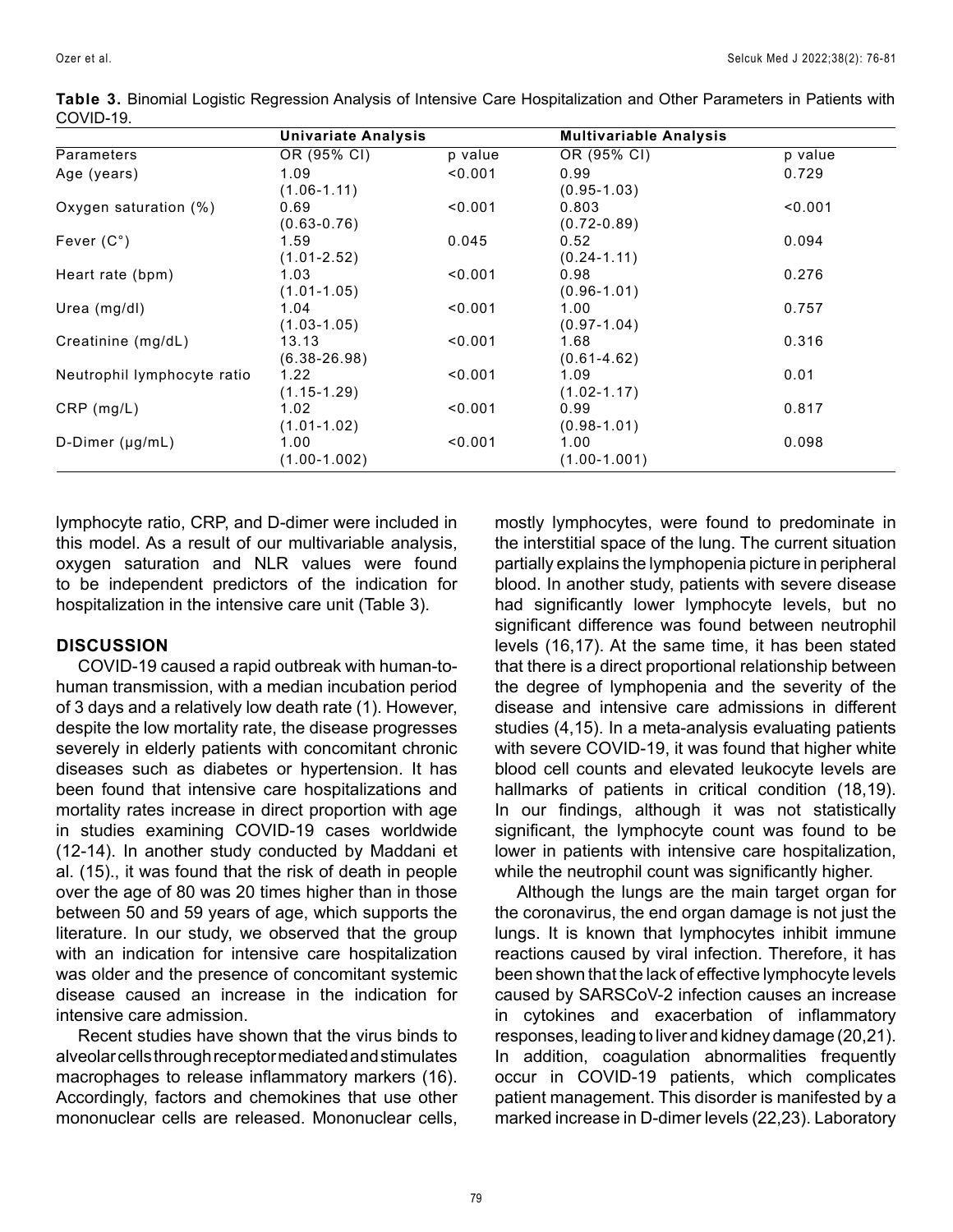parameters such as increased CRP, D-dimer, and NLR were associated with the incidence of severe disease, and as a result, it was mentioned that these markers can help predict severity and prognosis (15). In our study, urea, creatinine and D-dimer levels were found to be increased in patients admitted to the intensive care unit, in line with the literature.

Shang et al. (9) showed in a study that values such as platelet count, CRP, and NLR were effective in determining the prognosis of the disease. In another study, the relationship between the hematological values of the patients and the length of stay in the hospital was examined, and a decrease in lymphocyte count and a significant increase in NLR were found in patients with severe disease symptoms. When they examined the length of hospital stay, they found a positive correlation with NLR and as a result they stated that NLR could be used to predict the prognosis of the disease (17). In a study conducted to determine the cut-off value of NLR, which can be used for prognosis prediction, it was found that mortality and intensive care hospitalizations increased significantly when the NLR was above 4,5. In the same study, it was reported that NLR can help clinicians detect potentially serious cases early, perform early triage, and initiate effective management in a timely manner (24). In our study, in support of the above findings, serum NLR and CRP values were statistically significantly higher in the patient group requiring intensive care admission. In addition, age, oxygen saturation, fever, heart rate, urea, creatinine, neutrophil-lymphocyte ratio, CRP and D-dimer were found to be statistically significant in the univariate regression analysis we performed to define the variables associated with the indication for hospitalization in the intensive care unit. In multivariable analysis, high NLR and low oxygen saturation were independent predictors of intensive care hospitalization indication.

There are some limitations in our study. First of all, our study was designed as a single center because it was the only hospital in the province that evaluated pandemic patients, and our sample was not large enough. Almost all of the patients included in the study were Turkish. It should be considered that our results cannot be applied to all patients due to the differences that may occur between nationalities.

### **CONCLUSION**

As a result, we found that oxygen saturation and neutrophil-lymphocyte ratio were independent predictors of the indication for hospitalization in the intensive care unit. Therefore, we think that these parameters can be used in determining the indication for intensive care hospitalization in patients who apply to the emergency department due to COVID-19.

### *Acknowledgements*

We would like to thank Nejla Özer for her contributions.

*Conflict of interest: Authors declare that there is no conflict of interest between the authors of the article.*

*Financial conflict of interest: Authors declare that they did not receive any financial support in this study.*

*Address correspondence to: Muhammet Raşit Özer, Karamanoglu Mehmetbey University, Faculty of Medicine, Department of Emergency Medicine, Karaman, Turkey e-mail: drrasitozer@gmail.com*

#### **REFERENCES**

- 1. Kucukceran K, Ayranci MK, Girisgin AS, et al. Comparison of emergency department patient visits one year before and after the start of the COVID-19 pandemic. Erciyes Med J 2022; DOI: 10.14744/etd.2022.88655.
- 2. Kucukceran K, Ayrancı MK. The Effect of a pandemic on computed tomography pulmonary angiography results and utilize in the emergency department. Clin Exp Health Sci 2022;12:280-4.
- 3. World health organization, clinical management of severe acute respiratory infection when middle east respiratory syndrome coronavirus (MERS-CoV) infection is suspected: Interim Guidance, World Health Organization, Geneva 2019.
- 4. Erdogan A, Can FE, Gonullu H, Evaluation of the prognostic role of NLR, LMR, PLR, and LCR ratio in COVID-19 patients. J Med Virol 2021;1-5.
- 5. Kalabin A, Mani VRK, Valdivieso SC, et al. Role of neutrophilto-lymphocyte, lymphocyte-to-monocyte and platelet- tolymphocyte ratios as predictors of disease severity in COVID-19 patients. Le Infezioni in Medicinan 2021;46-53.
- 6. Noor A, Akhtar F, Tashfeen S, et al. Neutrophil-to-lymphocyte ratio, derived neutrophil-to-lymphocyte ratio, platelet-tolymphocyte ratio and lymphocyte-to-monocyte ratio as risk factors in critically ill COVID-19 patients, a single centered study. J Ayub Med Coll Abbottabad 2020;32(Suppl. 1):595- 601.
- 7. Chan AS, Rout A. Use of neutrophil-to-lymphocyte and platelet-to-lymphocyte ratios in COVID-19. J Clin Med Res 2020;12(7):448-53.
- 8. Yang AP, Liu J, Tao W, et al. The diagnostic and predictive role of NLR, d-NLR and PLR in COVID-19 patients. Int Immunopharmacol 2020;84:106504.
- 9. Shang W, Dong J, Ren Y, et al. The value of clinical parameters in predicting the severity of COVID-19. J Med Virol 2020;1-5.
- 10. Ayranci MK, Kucukceran K, Dundar ZD, NLR and CRP to albumin ratio as a predictor of in-hospital mortality in the geriatric ED patients. American Journal of Emergency Medicine 2021;44:50-5.
- 11. Grasselli G, Greco M, Zanella A, et al. Risk factors associated with mortality among patients with COVID-19 in intensive care units in Lombardy, Italy. JAMA Intern Med 2020;180(10):1-